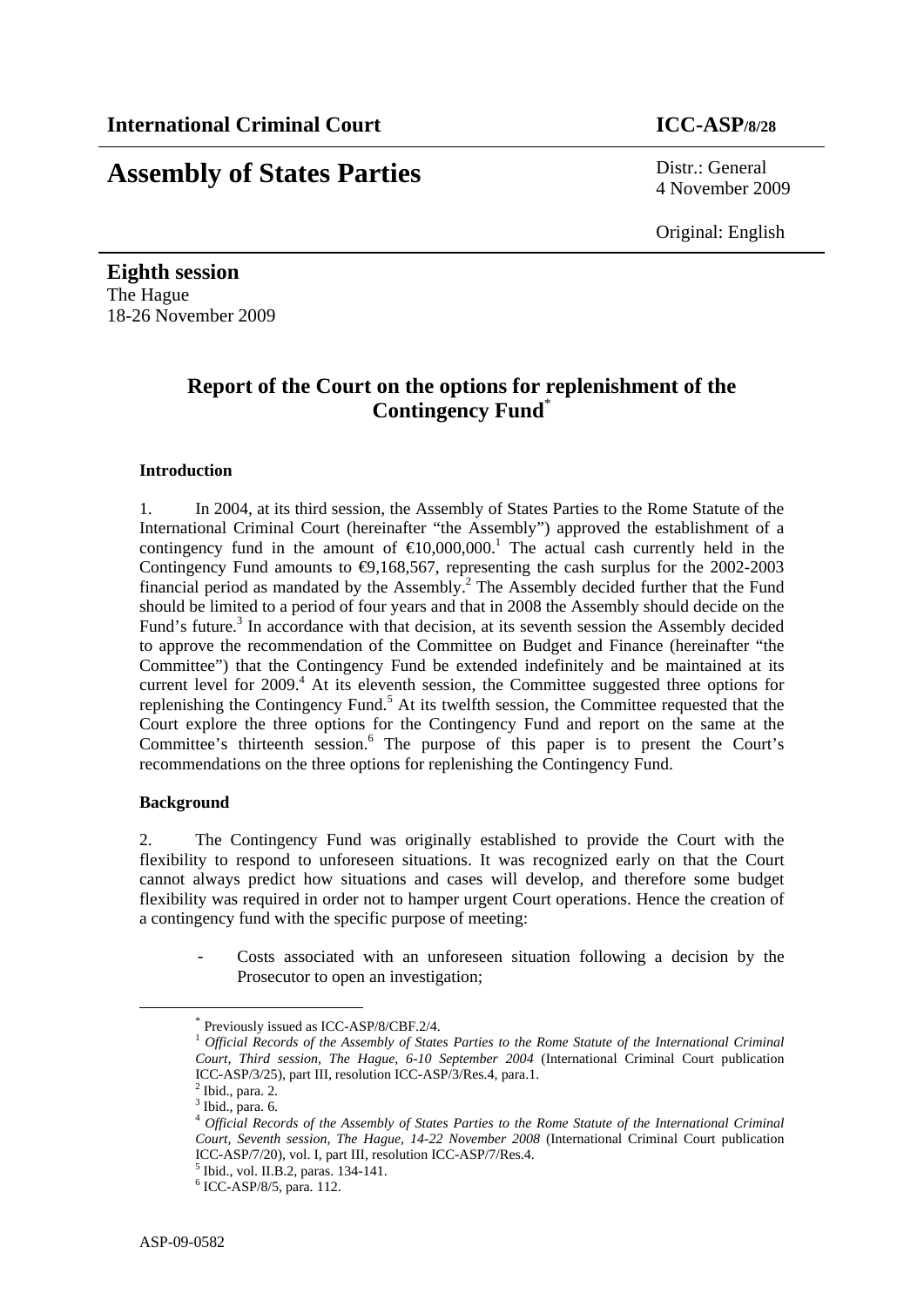- Unavoidable expenses for developments in existing situations that could not be foreseen or could not be accurately estimated at the time of adoption of the budget; or
- Costs associated with an unforeseen meeting of the Assembly.

3. The Court indicated in its proposed budgets for  $2007$  and  $2008<sup>7</sup>$  that its budgetary policy is one of strict reliance on established facts to justify all expenditures requested. The Court does not budget for any activity if there is no clear indication that it will occur in the following year. This commitment to accurate budgeting has been endorsed by the Committee<sup>8</sup> on several occasions, with a clear understanding of the correlated requirement that a contingency fund should cover any unexpected expenditure.

4. With the broadening of the Court's operations, the probability of unexpected circumstances and requirements is increasing. As a consequence, it is of utmost importance for the continuity of the Court's operations that it should be able to rely on this facility to finance unexpected needs.

5. In this context, the options for replenishing the Contingency Fund are discussed below.

### **Options review**

**Option 1**: "*First, the Assembly could replenish the Fund from time to time as was necessary.*" 9

6. The term 'as necessary' as a mechanism for replenishment is undefined and causes some concerns: the Court would not be aware of the need for funds until such time as the unforeseen circumstance arose. The cycle of annual meetings of the Assembly would not be timely enough to approve rapid additions to the Contingency Fund, leaving the Court faced with potential financial deadlock. Without a clear replenishment schedule this option would create difficulties for the Court in its operational and budgetary planning.

7. The Court would therefore not favour this approach, there appears to be no clear and systematic replenishment of funds drawn from the Contingency Fund, which would hamper the planning and response time of the Court in the event of an unforeseen situation.

**Option 2:** Automatic replenishment of the Contingency Fund<sup>10</sup>

8. This option calls for automatic replenishment of the Contingency Fund by amendment to the last sentence of regulation 6.6 of the Financial Regulations and Rules. As a consequence of the amendment, any amount drawn from the Fund would then be added to the assessment of States Parties for the following year.

 <sup>7</sup> *Official Records of the Assembly of States Parties to the Rome Statute of the International Criminal Court, Fifth session, The Hague, 23 November to 1 December 2006* (International Criminal Court publication, ICC-ASP/5/32), part II.D.5, para. 14; and *Official Records of the Assembly of States Parties to the Rome Statute of the International Criminal Court, Sixth session, New York, 30 November to 14* 

*December 2007* (International Criminal Court publication, ICC-ASP/6/20), vol. II.A, para. 36. 8 *Official Records of the Assembly of States Parties to the Rome Statute of the International Criminal Court, Sixth session, New York, 30 November to 14 December 2007* (International Criminal Court publication ICC-ASP/6/20), vol. II.B.2, para. 54.

<sup>9</sup> *Official Records of the Assembly of States Parties to the Rome Statute of the International Criminal Court, Seventh session, The Hague, 14-22 November 2008* (International Criminal Court publication ICC-ASP/7/20), vol. II.B.2, para. 138.

<sup>10</sup> Ibid., para. 139.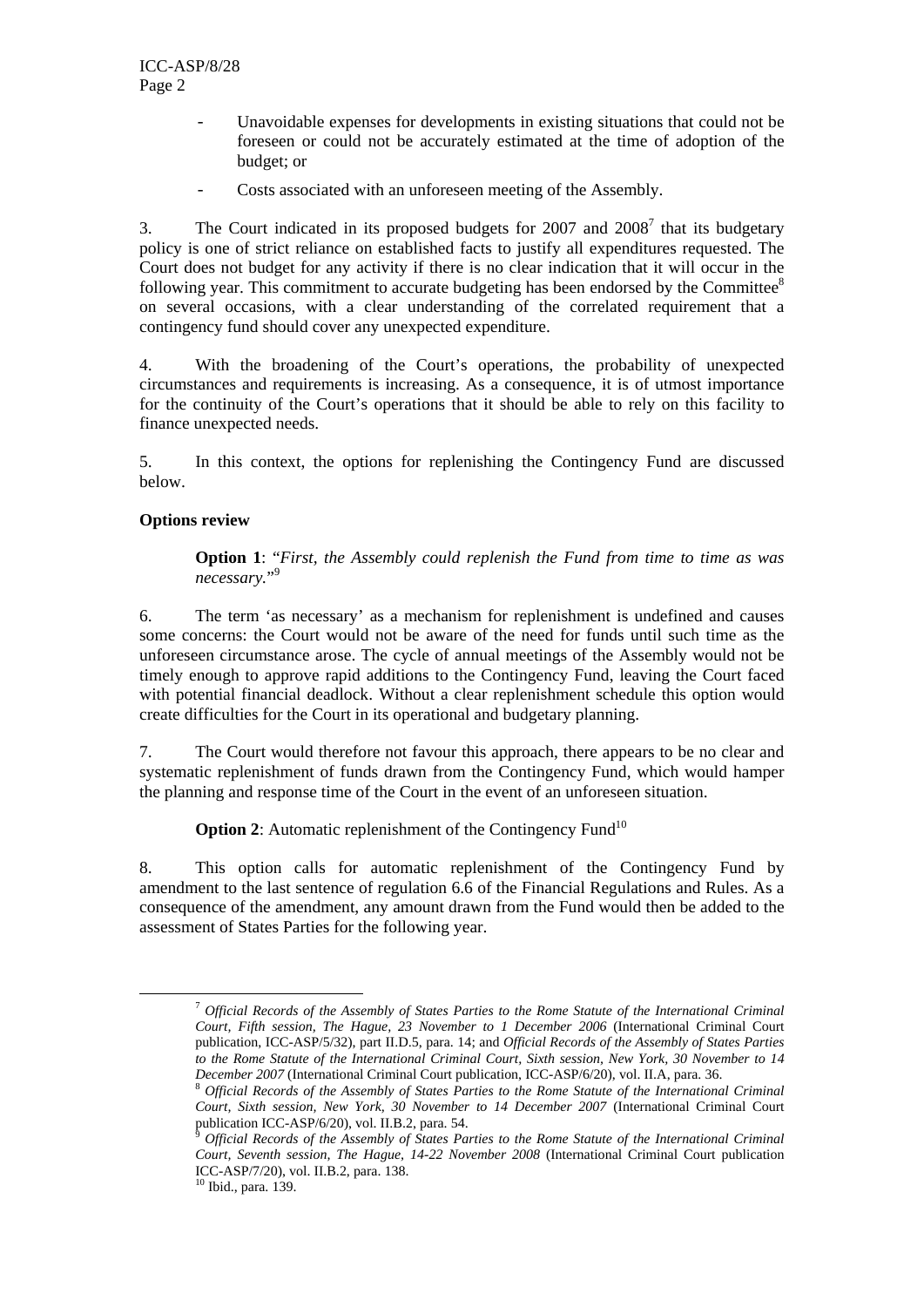9. The automatic replenishment of the Contingency Fund would have the advantage of providing ready access to funds in the event of an unforeseen situation facing the Court. This pool of ready funding would enable the Court to respond as needed and without delay. Also, an established, time-bound funding mechanism would enhance Court planning based on certain knowledge of the amount of funding available.

10. In sum, this option would be favoured by the Court, as it provides a systematic replenishment mechanism of known quantity, thereby enhancing the planning ability of the Court to meet unforeseen situations as they arise. Moreover, the current authorized contingency fund level of  $\epsilon 10$  million euros would be sufficient to meet all but the most extreme situations.

**Option 3**: "*The Assembly could decide no longer to hold funds in a Contingency Fund and instead continue to provide the commitment authority (…) with a new provision to charge the costs to States Parties at the end of the financial period.*" 11

11. This option assumes that funds would no longer be held in a contingency fund. In lieu of cash funding, the proposal is to maintain the Court's 'commitment authority' as per regulation 6.7 of the Financial Regulations and Rules, but instead of drawing on the Contingency Fund in keeping with current practice, the new provision would allow the Court to charge the costs to States Parties at the end of the financial period.

12. This option assumes that enough funds are available to the Court to finance unforeseen situations. In order for this option to be viable, both contributions and expenditures would have to continue as in past years, i.e. consistent early contributions from the States Parties and a general surplus from the Court's budget at the end of the year.

13. In terms of expenditures, the Court is continuing to increase staffing towards authorized levels and is for the first time incurring costs with regard to the commencement of trials. The Court is achieving ever higher implementation rates, leaving fewer resources to fund unforeseen situations as envisioned under this option. Staffing has increased from 587 at 31 December 2008 to 669 at the end of June 2009. Budget implementation for 2008 was 5.4 per cent higher than 2007 and is currently, at the end of June 2009, 9.3 per cent ahead of 2008 levels of implementation.

14. In respect of the collection of contributions, the Court has some concerns that these will remain at the rate of the last few years. At the end of June 2009, collected contributions stood at 67 per cent of assessed contributions for 2009. This rate is 30 per cent lower than the collection rate of 2008. If the Court were to encounter simultaneously the constraints of slower contributions and the need to fund unforeseen events, it could find itself in a position of being unable to carry out necessary Court operations due to lack of funds.

15. The increased rate of budget implementation and increased uncertainty in the timing of contributions could place the Court in a precarious situation should this option be accepted.

16. The response time required to obtain additional funds for unforeseen circumstances is also a constraint inherent in this option. The time required to obtain contingency funding would prevent the Court from acting promptly, for example to make an arrest. A mechanism would need to be established whereby States Parties could rapidly be assessed for emergency contributions to fund an unforeseen situation. The collection of such contributions would have to be greatly accelerated in order effectively to support the unforeseen situation.

 $11$  Ibid., para. 140.